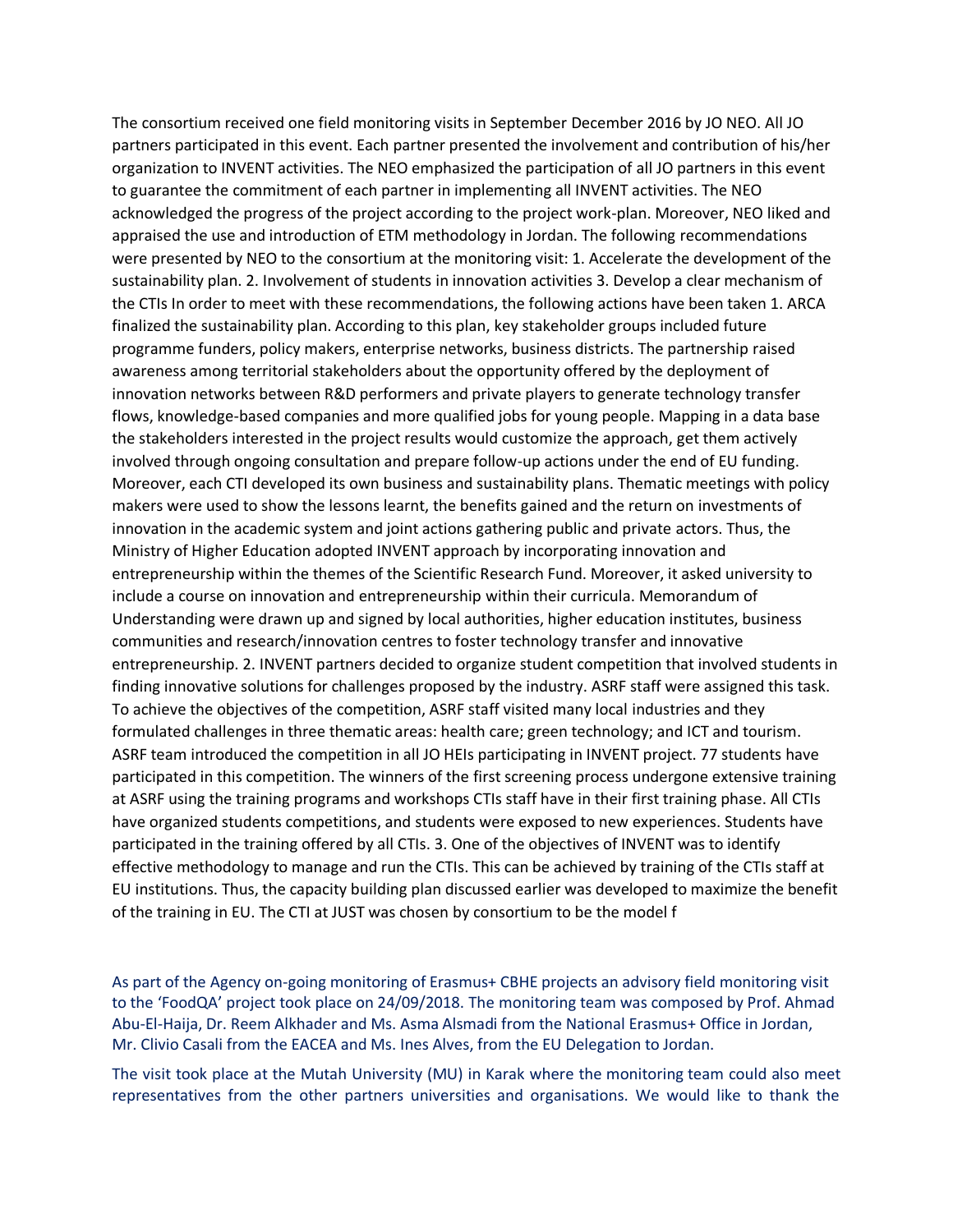members of the project team that were able to be present for the time they devoted to the discussions and for having provided us with updated information on the progress made towards the achievement of the project objectives.

It was positive to note that the project has maintained its relevance for Jordanian and its national strategies, particularly in the efforts to prepare the Jordanian companies for the standards in food quality and security applied within the EU.

The monitoring visits confirmed that the project implementation is progressing positively with no major delays. Many activities were implemented and deliverables / outputs for training purposes were produced (e.g., 8 e-books, 8 posters, and 5 videos). Furthermore, it was noted that out of the three e-learning training courses foreseen one is already implemented at JUST, where 36 students enrolled and 33 passed the 9 tasks of the course. In addition, 8 training workshops were implemented for 70 staff members and 25 students.

It is encouraging to note that staff at the food facilities / restaurants at the JO partners took training as well. The visits reveals also that 8 companies were selected to train their staff on piloting of the food management systems. The monitoring team took note that the project will offer more than 4 levels of food management systems to the companies that in turn will choose the most suitable one. In addition, the project will prepare the training and help the company to be certified by the EU body.

The Involvement of non-education stakeholders is evident: 50 companies joined the Academia-Industry Council that was created in the framework of the project. The specific objectives are very relevant for Jordan. Qualifying the companies is important, but to keep in mind the main target should be the reform of HEIs to give the sustainability action. In this sense, Food Safety Centers have been established and equipped with PCs. Installations of the e-library and e-learning facilities should come next.

Impact of the project on the target groups and on all levels seems to have a good potential. Staff and students from universities and staff from the food industry participated in training. Students that participated in training in the EU showed good impact of the project academically and personally. The project is expected to provide students with knowledge needed in the market through the e-courses.

Project management is very responsive and supportive and enjoys committed, serious and motivated partners. There is ownership and active involvement of all partners, especially from the non-education stakeholders and the industry and the students. Project's quality management is good: quality committee was established, monitoring, evaluation and quality plan was developed.

With the view of the above, we would like to draw your attention to the following recommendation that we ask you to take into account in the next phases of your project implementation:

- Jordan HEIs partners are recommended to offer the 3 e-learning courses as university elective courses, to be part of the universities course plan for engineering, nutrition and agriculture students for example, to ensure sustainability.
- Efforts to increase and enlarge the impact of FoodQA centers beyond project partners and reach the least developed regions is well appreciated.
- Please make sure that the implementation of the missing components under WP2 (notably the e-leaning courses and e-library) and WP4 (notably the implementation of food safety and quality management system) will achieved according to the original work-plan.